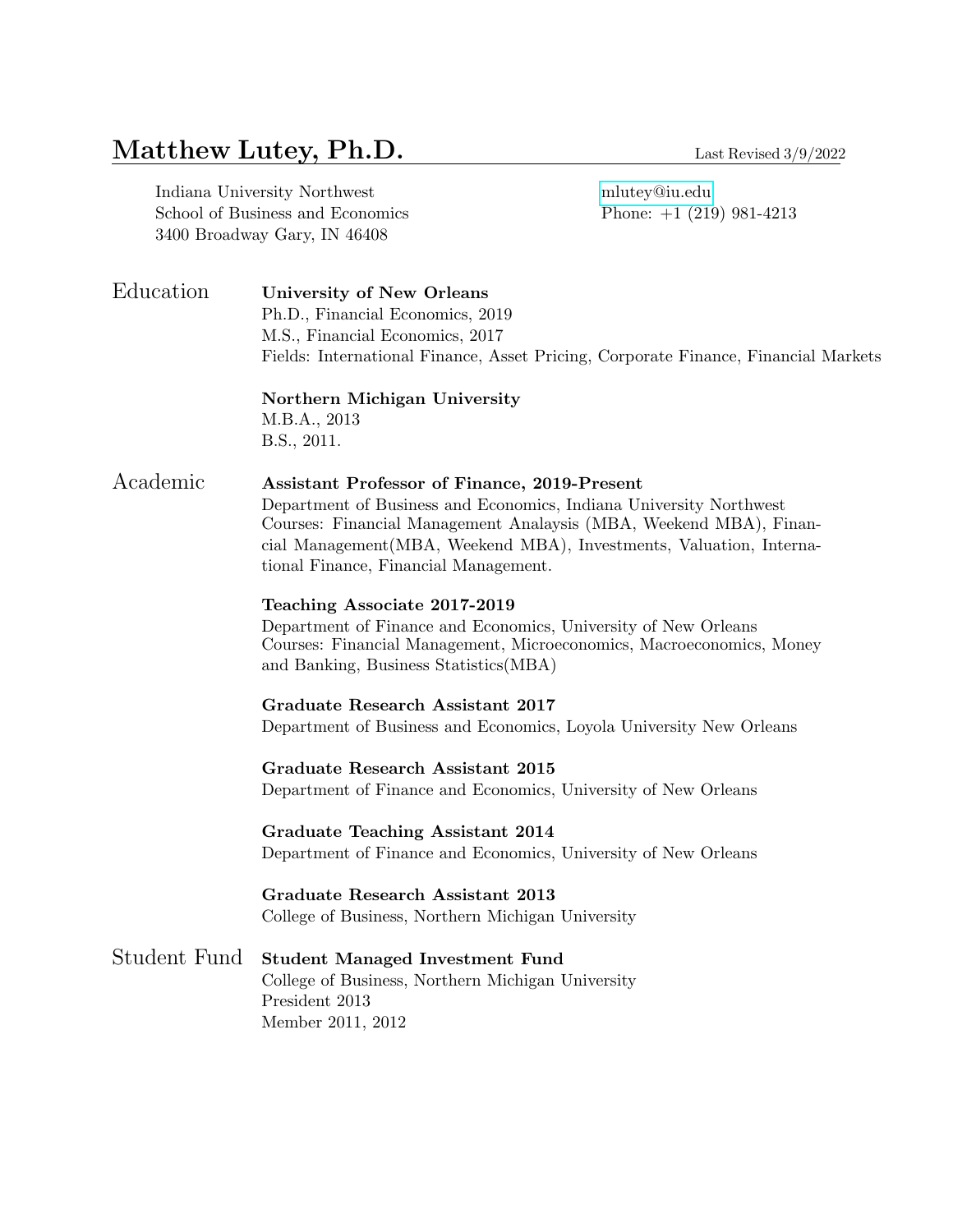# Description of T.A. Teaching Assistant

Department of Economics and Finance, University of New Orleans

2019 Spring Microeconomics (ECON 1203) Macroeconomics (ECON 1204)

2018 Spring Econometrics II (Ph.D., QMBE 6282)

2017 Fall Mathematical Economics (Ph.D, QMBE 6280) Principles of Financial Management (FIN 3300)

2014 Fall Financial Institutions and Markets (EMBA, FIN 6303)

#### Finance 3000 Lab (Department Tutor)

Department of Economics and Finance, University of New Orleans

2018 Fall Principles of Finanical Managment (FIN 3300) Principles of Investments (FIN 3302)

#### Research Assistant

Department of Economics and Finance, University of New Orleans

2015 Summer Corporate Finance (MBA, FIN 6300)

#### Research Assistant

College of Business, Northern Michigan

2013 Fall Department Research

#### Teaching Assistant

Department of Economics, Loyola University New Orleans

2017 Summer ECON B365 Econometrics II - Time Series

2017 Fall Replications for Time Series Econometrics. Springer International Publishing, 2018.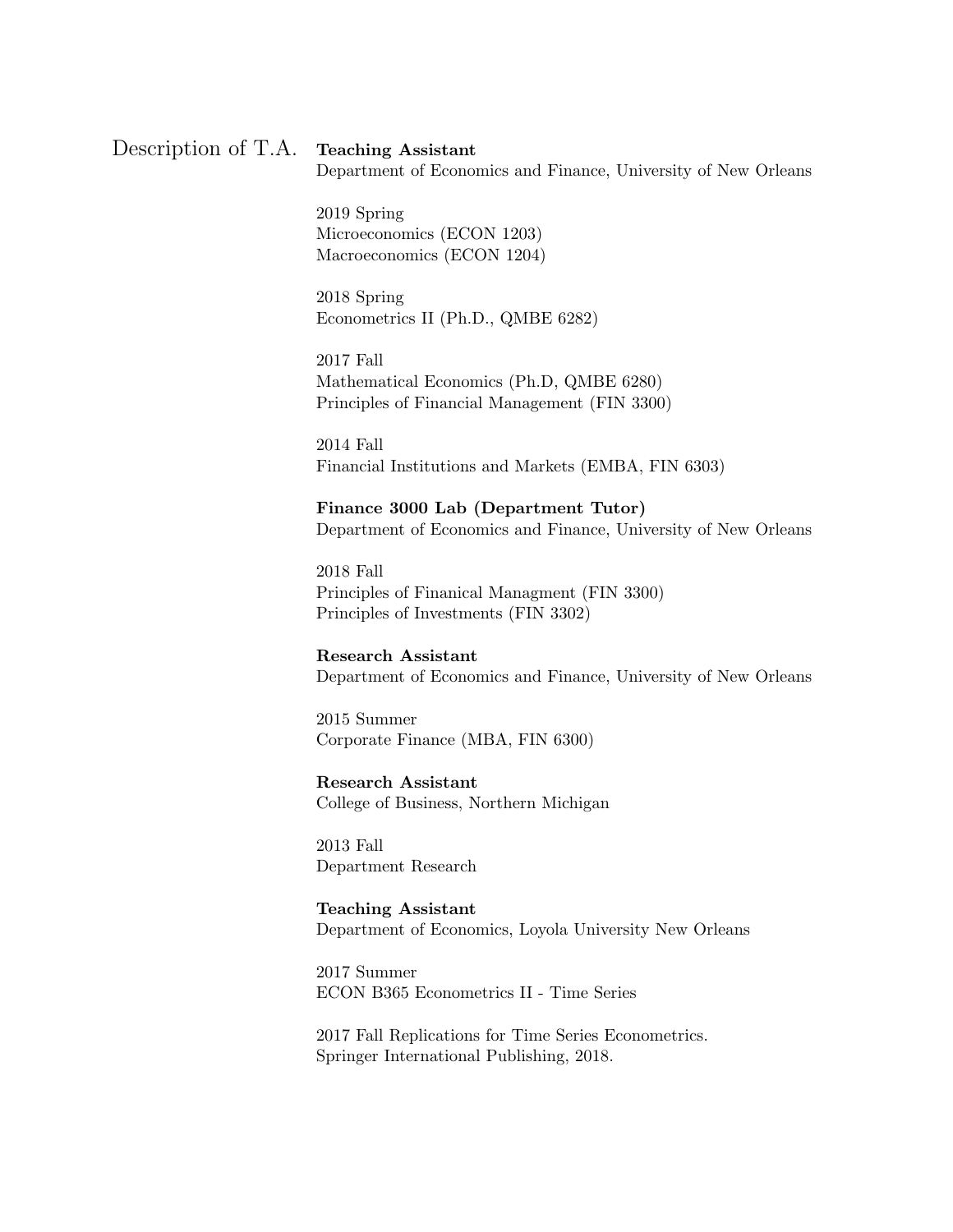### Publications Refereed Journals

B Arshanapalli, M Lutey, W Nelson, M Pollak "Practical Applications of the Profitability of Technical Analysis during Financial Bubbles" Practical Applications 8(2),1-4

Lutey Matt, Atsyuki Naka, Rayome David "Analysis of the Ichimoku Cloud During Covid-19 Bubble" Journal of Academy of Business and Economics, Volume 21, Issue 4, p5-24, December 2021

Lutey Matt, Rayome David "Out of Sample Testing for O'Neil's Fundamental Stock Selection Strategy" Indo-Asian Journal of Finance and Accounting, Vol. 2, No.2, 2021, pp. 227-240

Arshanapalli Bala, Lutey Matt, Nelson Bill, Pollack Micah "Financial Bubbles the Profitability of Technical Trading Rules" The Journal of Portfolio Management 47 (1) (2020), 168-175

Lutey Matt, Rayome David "Portfolio Management of High Growth Firms and Technical Buy Points" The Journal of Applied Business and Economics 22 (4) (2020), 26-35

Lutey Matt, Rayome David "A Primer on the Ichimoku Cloud" Journal of Marketing Development and Competitiveness 14 (3) (2020), 10-20)

Lutey Matt, Rayome David "Predictability of Yield Curve Inversion and Moving Average Crossover" Journal of Accounting and Finance (2158-3625) 20 (4) (2020)

Thomas James, Lutey Matt. "Making Groups Better." International Journal for Innovation Education and Research 7,10(2019): 816-826

Lutey, Matt, Mohammad Kabir Hassan, and Dave Rayome. "An Application of Can Slim Investing in the Dow Jones Benchmark." Asian Journal of Economic Modelling 6.3 (2018): 274-286.

Lutey, Matthew, Michael Crum, and David Rayome. "OPBM II: An Interpretation of the CAN SLIM Investment Strategy." Journal of Accounting and Finance 14.5 (2014): 114.

Lutey, Matt, Michael Crum, and David Rayome. "Outperforming the Broad Market: An Application of Can Slim Strategy." ASBBS e-Journal 9.1 (2013): 90.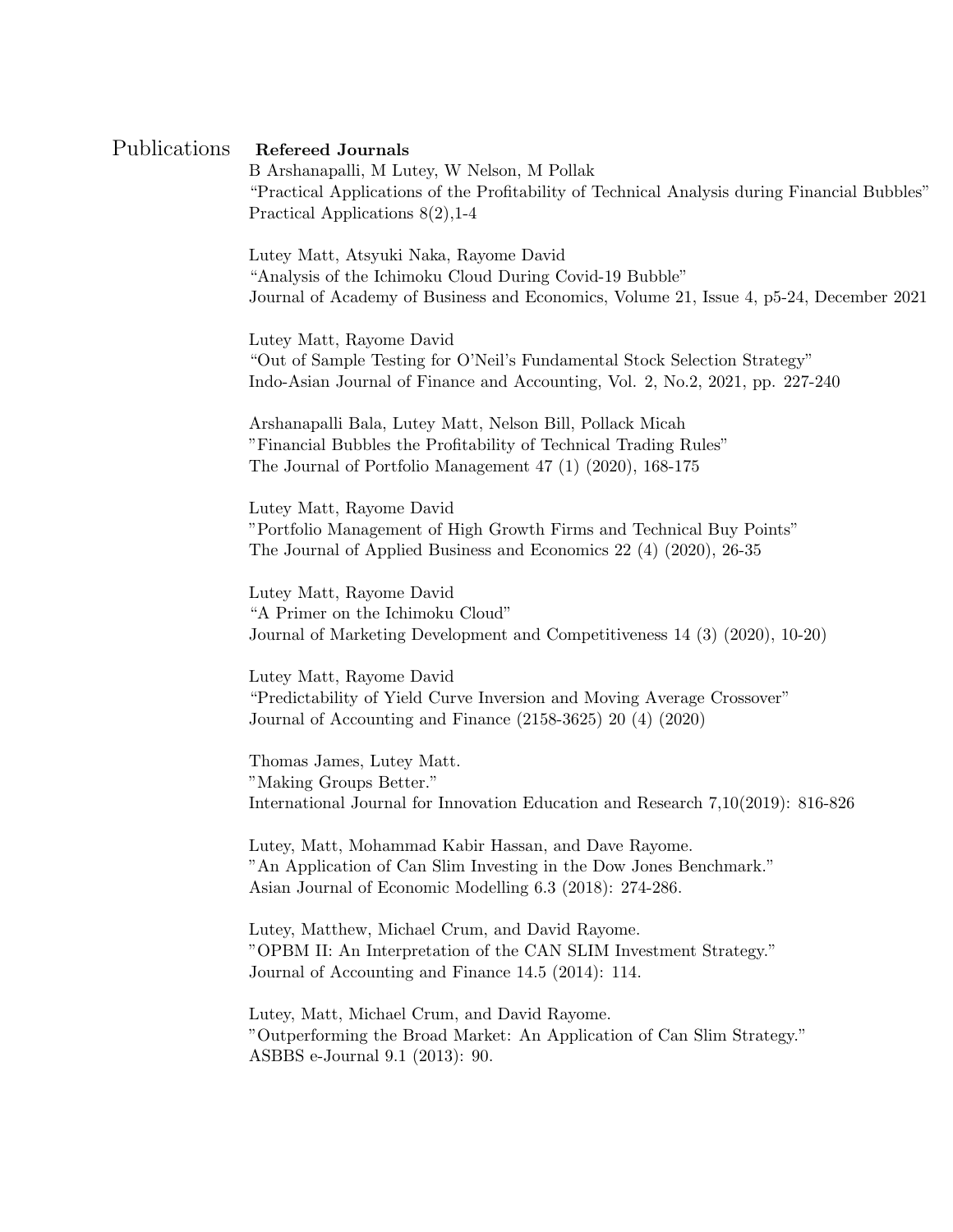#### Accepted for Publication

Lutey Matt, Rayome David "Survival Analysis of Ichimoku Cloud benchmarked on SP 500 Index" Journal of Applied Business and Economics, 2022

Lutey Matt, Rayome David "Live Testing of CAN SLIM Investing Strategy" Journal of Accounting and Finance 2022

#### Revise and Resubmit

Lutey Matt, Maroney Neal "Reliability of Technical Stock Price Patterns and Conditional Returns" Journal of Investing

Academic research has shown throughout the years the ability of technical indicators to convey predictive value, informational content, and practical use. The popularity of such studies goes in and out over the years and today is being recognized widely by behavioral economists. Automated technical analysis is said to detect geometric and nonlinear shapes in prices which ordinary time series methods would be unable to detect. Previous papers use smoothing estimators to detect such patterns. Our paper uses local polynomial regressions, and digital image processing. Our results show that they are nonrandom, convey informational value, and have some predictive ability. We validate our results with prior works using stocks from the Dow Jones Industrial Average for a sample period from 1925-2019 using daily price observations.

Lutey Matt, Nelson Bill, Rayome David Journal of Index Investing "Technical Indicator Predictability"

#### Working

Lutey Matt, Mukherjee Tarun, Rayome David "Analysis of Famous Investor Models"

Arshanapalli Bala, Lutey Matt, Nelson Bill "Do Alternate Technical Trading Rules Produce Profitable Returns?"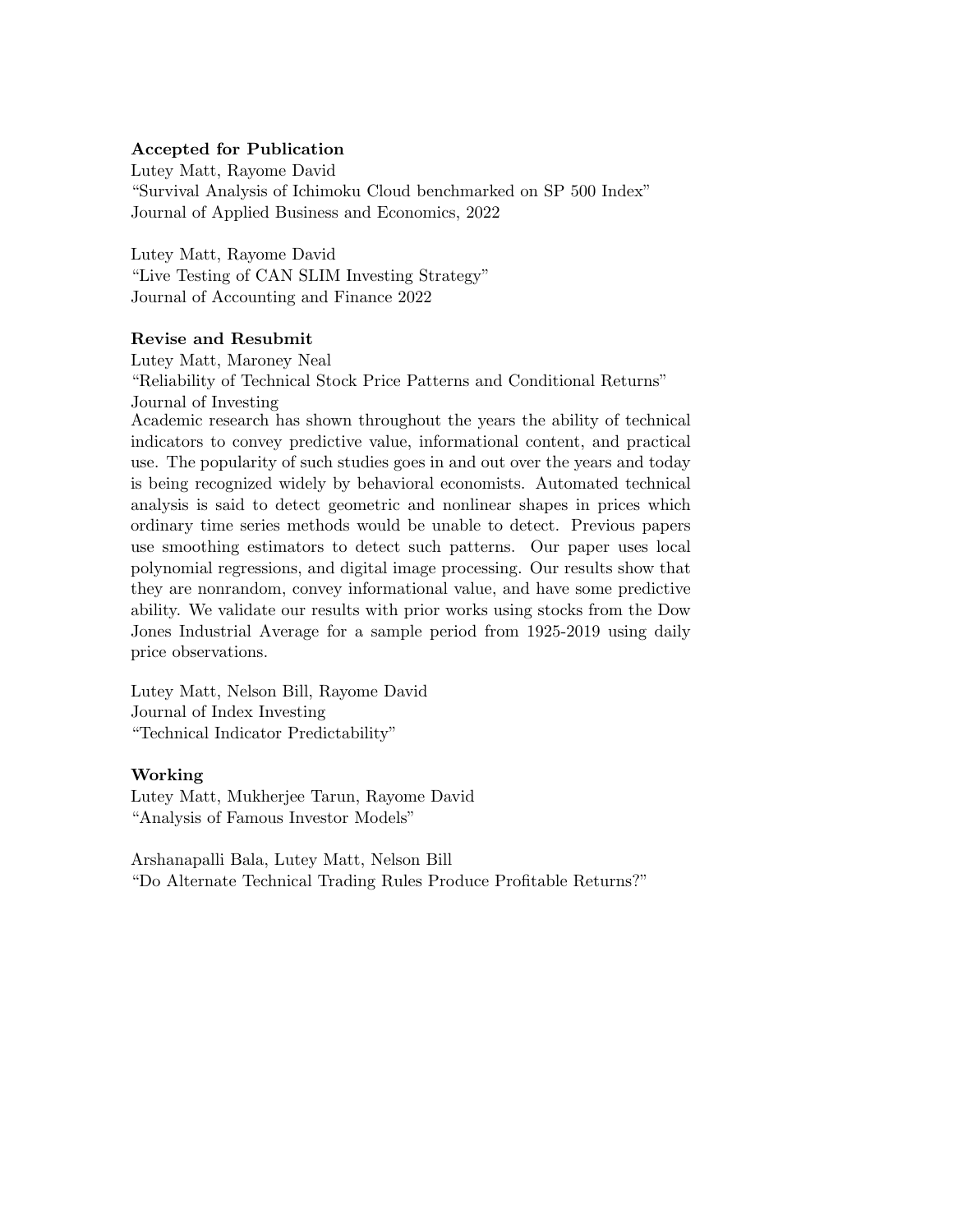# Conferences Presentations

"Analysis of Ichimoku Cloud during Covid-19 Bubble" Presenter - IABE, San Francisco, CA, 2021 Virtual

"Out of Sample Testing for O'Neil's Stock Selection Strategy"

Presenter - ASBBS, Las Vegas, NV, 2021 Virtual

Presenter - Southwestern Finance Association (SWFA), Nashville, TN, 2021 Virtual

"Survival Analysis of the Ichimoku Cloud Benchmarked on the S and P 500" Presenter - MBAA, Chicago, IL, 2021 Virtual

"Portfolio Management of High Growth Firms and Technical Buy Points" Presenter - Academy of Business and Economics, New Orleans, LA, 2020 Virtual

Presenter - ASBBS, Las Vegas, NV, 2020

"A Live Interpretation of the CAN SLIM Investing Strategy" Presenter - ASBBS, Las Vegas, NV, 2020

"An Application of Can Slim Investing in the Dow Jones Benchmark" Presenter - World Business Institute (WBI), New York, NY, 2017

Presenter - Southwestern Finance Association (SWFA), Oklahoma City, OK, 2016

Presenter - Academy of Economics and Finance (AEF), Pensacola, FL, 2016

"OPBM II: An Interpretation of the CAN SLIM Investing Strategy." Presenter - MBAA International, Chicago, IL, 2014

"Outperforming the Broad Market: An Application of Can Slim Strategy" Presenter - ASBBS, Las Vegas, NV, 2013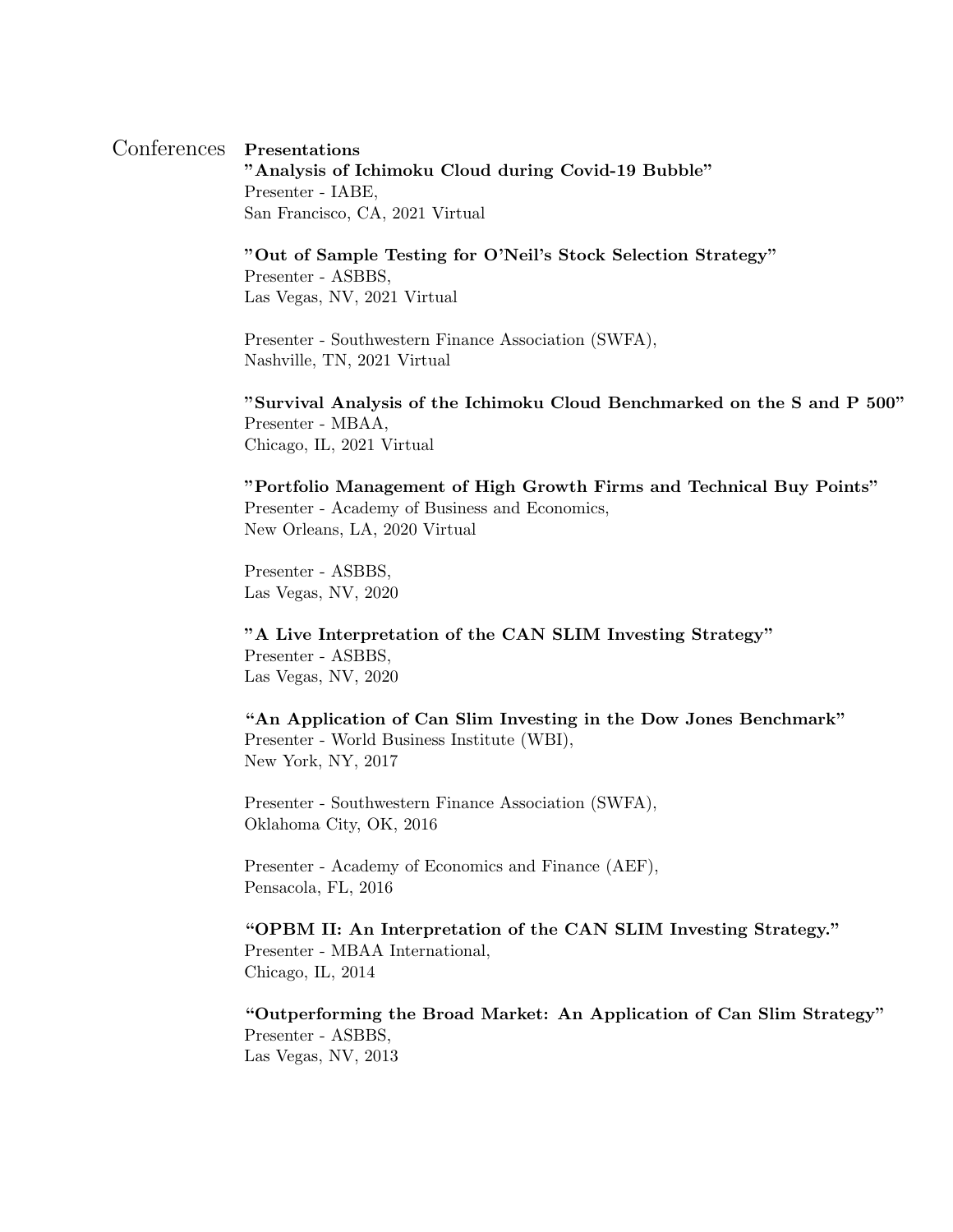# Service IUN

IU Regional Campus online Masters in Finance (ongoing)

#### Chair

Session Chair Southwestern Finance Association (SWFA) 2021

Session Chair ASBBS 2021

#### Discussant

Discussant Southwestern Finance Association, Virtual, 2021

Discussant MBAA, Virtual, 2021

Discussant Southern Finance Association, Asheville, NC, 2018

Discussant World Business Institute New York, NY, 2017

Discussant Southwestern Finance Association, Oklahoma City, OK, 2016

Discussant MBAA International, Chicago, IL, 2014

Discussant ASBBS Las Vegas, NV, 2013

#### Reviewer

Reviewer "Combining machine learning classifiers for Stock Trading witheffective feature extraction" International Journal of Computational Science and Engineering (IJCSE) 2021

Reviewer Evaluating Challenges and Opportunities for Healthcare Reform IGI Global, 2020.

Committee Member Eastern Finance Association, Miami, FL, 2019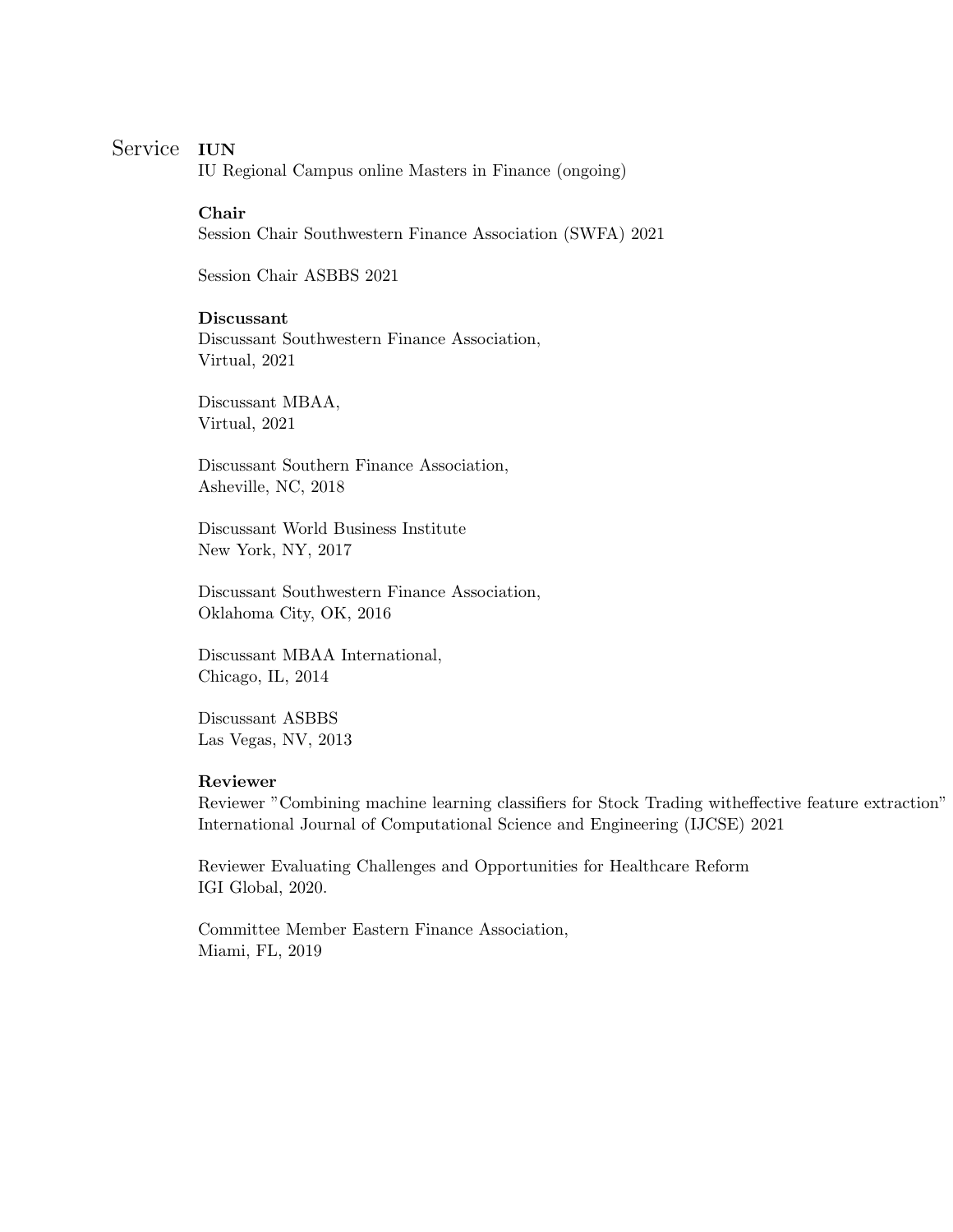# Prior Academic Instructor Full Responsibilities

Department of Economics and Finance, University of New Orleans

## 2018 Fall Macroeconomics (Econ 1204)

Category 1: Engagement / Interest – 4.331

Category 2: Assessment – 4.419

Category 3: Organization / Clarity - 4.331

Category 4: Overall Evaluation / Learning – 4.115

Enrollment: 50

Evaluations: 43

### 2018 Summer Microeconmics (Econ 1203)

Category 1: Engagement / Interest - 4.750

Category 2: Assessment - 4.750

Category 3: Organization / Clarity - 4.750

Category 4: Overall Evaluation / Learning - 4.667

Enrollment: 4

Evaluations: 4

### 2018 Spring Money and Banking (Econ 2221)

Category 1: Engagement / Interest - 4.554

Category 2: Assessment - 4.507

Category 3: Organization / Clarity - 4.586

Category 4: Overall Evaluation / Learning - 4.500

Enrollment: 30

Evaluations: 28

### 2017 Fall Fundamentals of Financial Management (Fin 3300)

Category 1: Engagement / Interest - 4.263

Category 2: Assessment - 4.408

Category 3: Organization / Clarity - 4.200

Category 4: Overall Evaluation / Learning - 4.173

Enrollment: 29

Evaluations: 25

### 2017 Summer Business Statistics (Qmbe 4400)

Category 1: Engagement/Interest - 3.857

Category 2: Assessment - 4.00

Category 3: Organization/Clarity - 3.560

Category 4: Overall Evaluation / Learning - 3.667

Enrollment: 5

Evaluations: 5